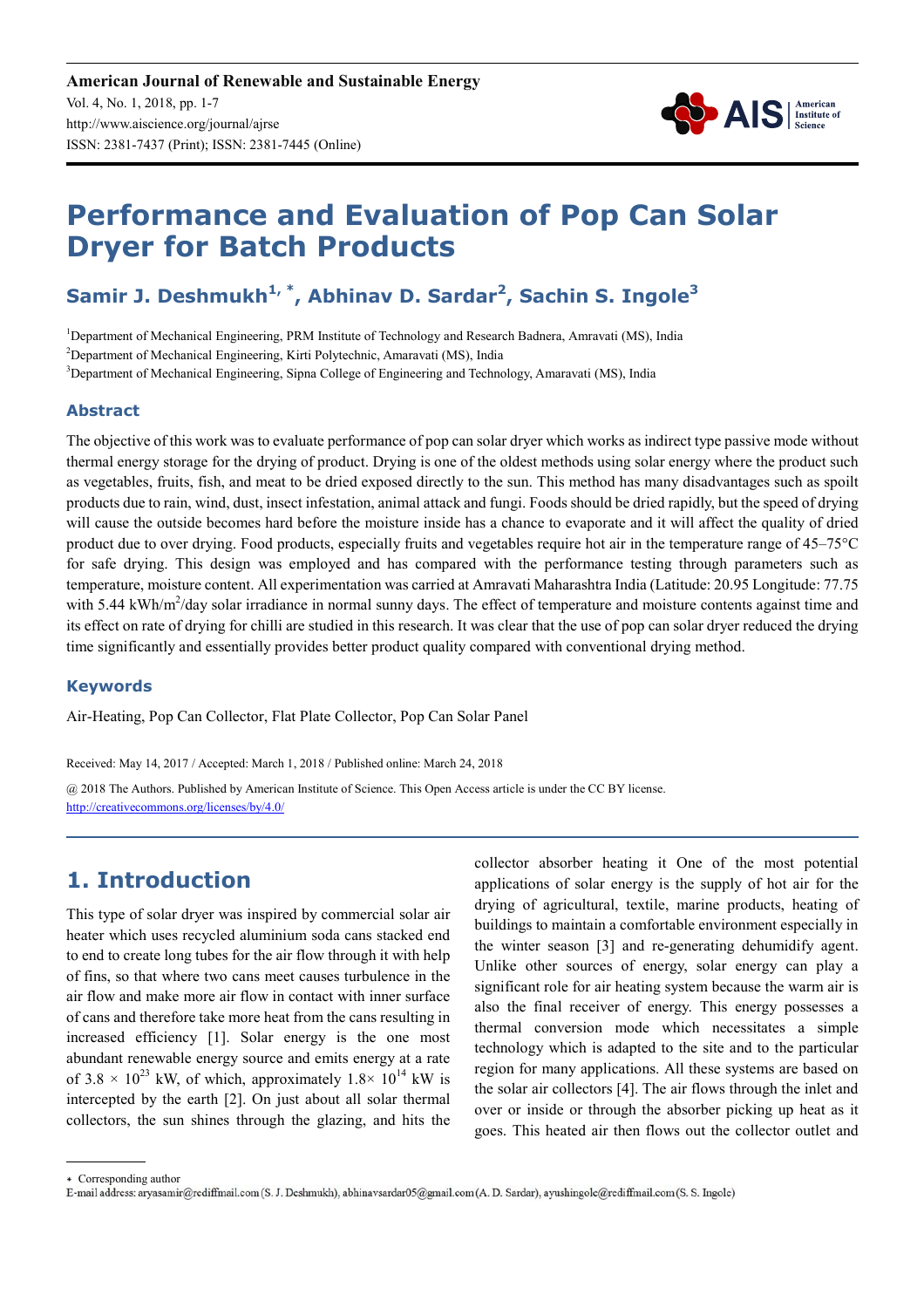into the room being heated [5]. The main differences between air heating collector designs have to do with how the air flows over the absorber [6-8]. In full sun, the incoming solar energy is about 1000 watts per square meter  $(m<sup>2</sup>)$  of collector area of this 1000 watts/ $m^2$ , about 10% is absorbed or reflected by the glazing and never gets to the absorber, of the remaining solar

energy, and about 90% is absorbed by the absorber. So for the 1000 watts/ $m<sup>2</sup>$  that arrive at the collector face, about 850 watts/ $m^2$  end up actually heating up the absorber [9-10]. In this sense, proper utilization of solar energy for crop drying can easily be possible by choosing a proper solar dryer.



**Figure 1.** Working mechanism and schematic view of pop can collector.

Pop Solar dryer can raise the ambient temperature to a higher value for effective drying. Several studies have been reported on drying crops and grains [11]. Figure 1 explains input air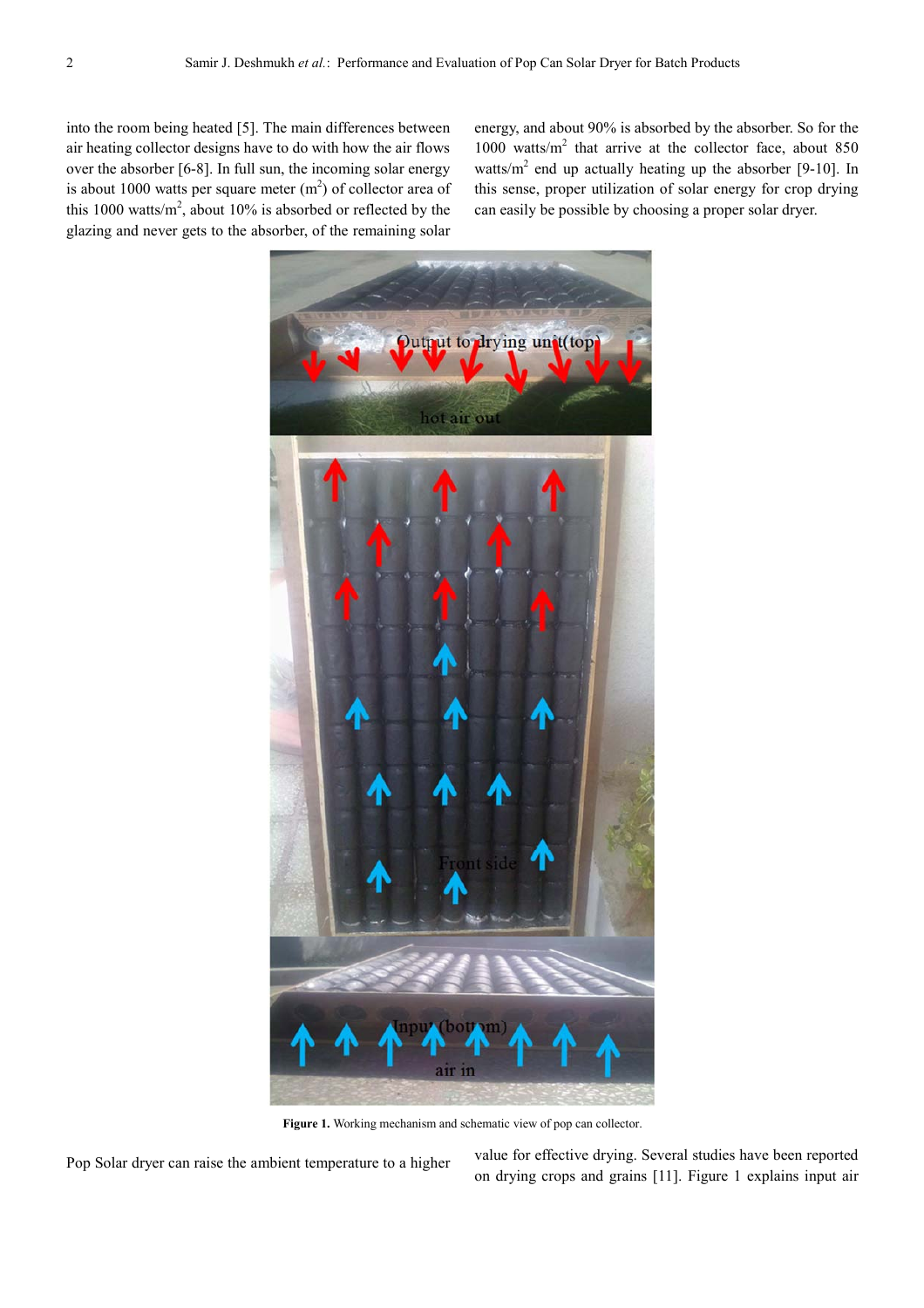with blue colour which is supplied to pop can collector and output air is shown by red colour representing increased temperature which is supplied to drying unit.

### **2. Description of Pop Can Solar Dryer**

The pop can solar dryer was designed, constructed and tested

at PRM Institute of Technology and Research Badnera-Amravati (MS) India during the period of 2014– 2015. The pop can solar dryer consisted with several parts: pop can solar collectors, drying chamber. A schematic view of the solar dryer is shown in Figure 1. The components and specifications of the pop can solar dryer are given in Table 1 [12].

| <b>Table 1.</b> Components and specifications of the pop can solar dryer. |                                      |                                                                  |  |  |  |  |
|---------------------------------------------------------------------------|--------------------------------------|------------------------------------------------------------------|--|--|--|--|
| Sr no                                                                     | Component                            | <b>Specifications</b>                                            |  |  |  |  |
| Pop can Solar collector                                                   |                                      |                                                                  |  |  |  |  |
| 1.                                                                        | Type                                 | Indirect passive type pop can solar dryer.                       |  |  |  |  |
| 2.                                                                        | Area                                 | $1.4 \text{ m}^2$ (171×60 cm).                                   |  |  |  |  |
| 3.                                                                        | Transparent surface                  | Acrylic glass 5 mm thick.                                        |  |  |  |  |
| 4.                                                                        | Absorber                             | 2 mm thick pop can.                                              |  |  |  |  |
| 5.                                                                        | Collector tilt                       | $150$ true south.                                                |  |  |  |  |
| 6.                                                                        | Insulation<br>Rock wool 50 mm thick. |                                                                  |  |  |  |  |
| Drying chamber                                                            |                                      |                                                                  |  |  |  |  |
| 1.                                                                        | Type                                 | Vertical Type                                                    |  |  |  |  |
| 2.                                                                        | Area                                 | $0.50$ m <sup>2</sup> (76×60 cm).                                |  |  |  |  |
| 3.                                                                        | Height                               | 120 cm.                                                          |  |  |  |  |
| 4.                                                                        | Insulation                           | 50 mm thick rock wool.                                           |  |  |  |  |
| 5.                                                                        | Tray                                 | 03 tray made of plywood and aluminium mesh ( $76 \times 60$ cm). |  |  |  |  |

#### **3. Material and Method**

Basically it is indirect-type dryers with natural convection of air for drying. Especially pop cans are used in solar collector in place of flat plate. In order to increase the capacity of a dryer i.e. operate with more than one layer of trays with crops within the available area, the trays are generally placed in vertical racks with some space in between consecutive trays. Dryer was tested and compared with flat plate collector having

same area for both clear and cloudy weather conditions with necessary formulation required for testing, like heat energy balance equation for absorber, heat gained by the air required for drying products, total energy required for drying, mass of water evaporated from drying cabinet and release moisture to the atmosphere [15]. Table 2 shows different parameters and reason for modification of pop can solar collector. Figure 2 shows actual pop can solar dryer with pop can solar collector coloured in matt finish black colour for maximum solar absorption and wooden drying cabinet.

**Table 2.** Parameters for comparing dryers and reasons for modification.

| Sr.No          | <b>Parameters</b>                       | <b>Reasons for modification</b>                                                                      |
|----------------|-----------------------------------------|------------------------------------------------------------------------------------------------------|
|                | Maintenance and purchase cost of dryers | Extend useful life and effective for small/large scale farmer.                                       |
| 2              | Drying capacity                         | How much temperature exceeds from existing temperature and quantity of product used at<br>same time. |
|                | Quality of final product                | Final moisture content after drying                                                                  |
| $\overline{4}$ | Adaptability to local conditions        | Fits to available condition and material resources.                                                  |
|                | Efficiency                              | Solar energy used effectively.                                                                       |

The energy balance of the absorber is obtained by equating the

total heat gained to the total heat loosed by the heat absorber of the pop can solar collector. Therefore,

$$
IA_c = Q_u + Q_{cond} + Q_{conv} + Q_R + Q_\rho, \tag{1}
$$

Where:  $I =$  rate of total radiation incident on the absorber's Surface  $(Wm^{-2})$ ;

Ac = collector area  $(m^2)$ ; Qu= rate of useful energy collected by the air (W);

 $Q_{cond}$  = rate of conduction losses from the absorber (W);  $Q_{conv}$  = rate of convective losses from the absorber (W);

 $Q_R$  = rate of long wave re-radiation from the absorber (W);  $Q_0$ = rate of reflection losses from the absorber (W).

The three heat loss terms  $Q_{cond}$ ,  $Q_{conv}$  and,  $Q_{R}$  are usually combined into one-term  $(Q_L)$ , i.e.,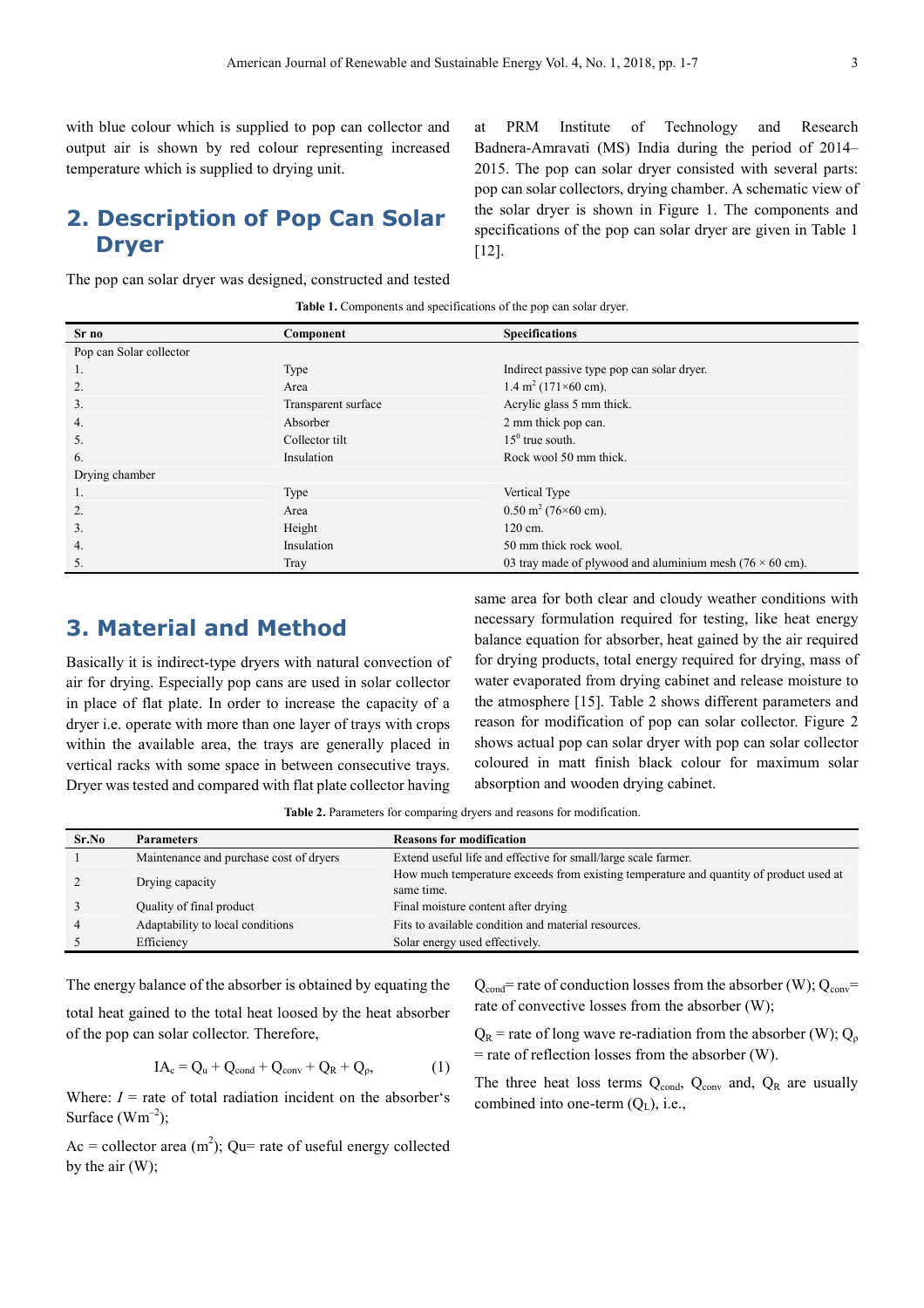

**Figure 2.** Photograph of experimental setup (Actual Indirect-Type Passive pop can solar dryer).

$$
Q_{L} = Q_{cond} + Q_{conv} + Q_{R}.
$$
 (2)

If  $\tau$  is the transmittance of the transparent cover and I<sub>T</sub> is the total solar radiation incident on the top surface, therefore,

$$
IA_c = \tau I_T A_c.
$$
 (3)

The reflected energy from the absorber is given by the expression:

$$
Q_{\rho} = \rho \tau I_{T} A_{c}, \qquad (4)
$$

Where ρ is the reflection coefficient of the pop can absorber.

Substitution of Eqs.  $(2)$ ,  $(3)$  and  $(4)$  in Eq.  $(1)$  becomes:

 $\tau I_{\rm T} A_{\rm c} = Q_{\rm u} + Q_{\rm L} + \rho \tau I_{\rm T} A_{\rm c}$ , or

$$
Q_u = \tau I_T A_c (1 - \rho) - Q_L. \tag{5}
$$

For an absorber  $(1 - \rho) = \alpha$  and hence,

$$
Q_u = (\alpha \tau) I_T A_c - Q_L, \qquad (6)
$$

Where  $\alpha$  is solar absorbance.

Q<sup>L</sup> composed of different convection and radiation parts. It is presented in the following form [13]:

$$
Q_{L} = U_{L} A_{c} (T_{c} - T_{a}), \qquad (7)
$$

Where:  $U_L$  = overall heat transfer coefficient of the absorber  $(Wm^{-2} K^{-1})$ ;

 $T_c$ = temperature of the collector's absorber (K);

 $T_a$  = ambient air temperature (K). From Equations (6) and (7)

the useful energy gained by the collector is expressed as:

$$
Q_{u} = (\alpha \tau) I_{T} A_{c} - U_{L} A_{c} (T_{c} - T_{a}). \qquad (8)
$$

Therefore, the energy per unit area  $(q_n)$  of the collector is

$$
q_u = (\alpha \tau)I_T - U_L(T_c - T_a). \tag{9}
$$

If the heated air leaving the collector temperature, the heat gained by the air  $Q<sub>g</sub>$  is:

$$
Q_g = C_{pa} (T_c - T_a), \qquad (10)
$$

Where:

 $m_a$ = mass of air leaving the dryer per unit time (kgs<sup>-1</sup>);

 $C_{pa}$ = specific heat capacity of air (kJkg<sup>-1</sup> K<sup>-1</sup>).

The total energy required for drying a given quantity of chilli can be estimated using the basic energy balance equation for the evaporation of water from chilli as moisture removal [14]

$$
m_{w}l_{v} = m_{a}c_{p}\left(T_{1}-T_{2}\right) \tag{11}
$$

Where:  $lv =$  latent heat (kJ kg<sup>-1</sup>);  $m_w =$  mass of water evaporated from the food item (kg);  $m_a$ = mass of drying air (kg);

 $T_1$  and  $T_2$  = initial and final temperatures of the drying air respectively (K);  $C_p$  = Specific heat at constant pressure (kJ)  $kg^{-1} K^{-1}$ ).

The mass of water evaporated is calculated from Eq. 12:

$$
m_w = \frac{m_i (M_i - M_e)}{100 - M_e},
$$
\n(12)

Where:

 $m<sub>i</sub>$ = initial mass of the food item (kg);

 $M_e$  = equilibrium moisture content (% dry basis);

 $M_i$  = initial moisture content (% dry basis).

All the readings regarding temperature are measured in Degree Centrigrade (°C) and then converted to Kelvin (K) for calculation purpose.

#### **4. Result and Dryer Performance**

Chilli ripe is a popular ingredient in Indian food, and chilli is most common spices cultivated in India. It is grown in all parts of country, hills and plain region. Experimental investigation on drying chilli has been compared with different design and shapes of solar dryers [11]. The moisture content of raw chilli is usually in the range of 75-90%, while dried chilli contains about 4-9% of moisture. Chilli required 5-13 days for open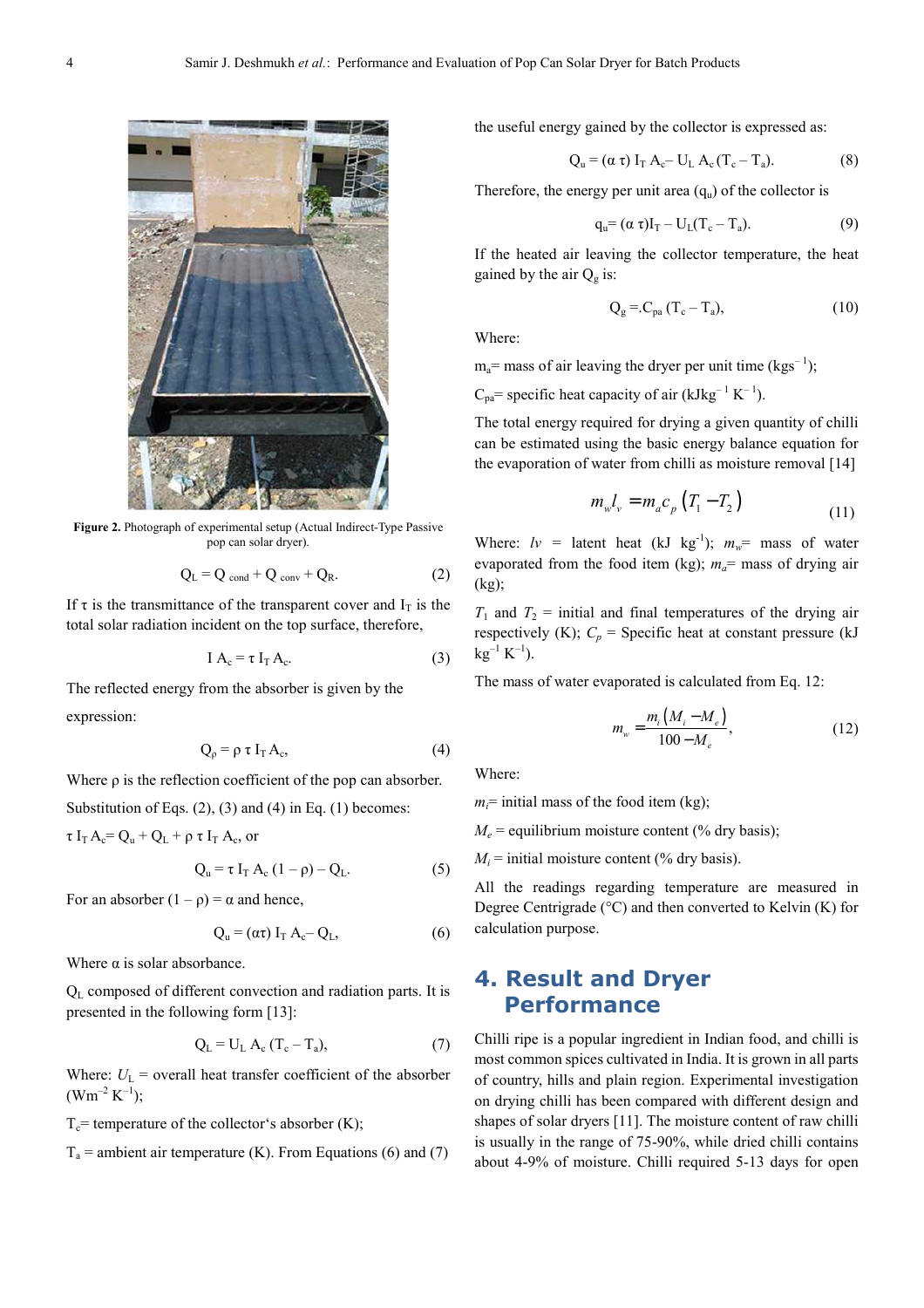sun drying while by solar dryers drying time varied from 12hrs to 9 days depending on weather conditions and dryer design. The results obtained during the test period revealed that the temperatures inside the dryer and solar collector were much higher than the ambient temperature during most hours of the day-light, as presented in Table 3. The temperature rise inside the drying cabinet was up to 81% for about three hours immediately after 12.00 (noon). The Average temperature values are indicated in the table 3 for comparison point of view.

| <b>Table 3.</b> Comparative study of pop can and flat plate solar dryers for chilli. |  |
|--------------------------------------------------------------------------------------|--|
|--------------------------------------------------------------------------------------|--|

| <b>Type of dryer</b> | Moisture % |              |                         | Temperature in °C (degree centigrade) |                      | Load capacity | <b>Efficiency</b> |
|----------------------|------------|--------------|-------------------------|---------------------------------------|----------------------|---------------|-------------------|
|                      | initial    | final        | <b>Drying time Days</b> | <b>Ambient Average</b>                | <b>Drver Average</b> | Κg            | $\frac{0}{0}$     |
| Pop can dryer        | 80         |              | 01                      | 33.55                                 | 60.40                | 5-10          | 60.51             |
| Flat plate dryer     | 80         | $\sim$<br>∠∠ | 03                      | 33.55                                 | 52.45                | 5-10          | 29.56             |



**Figure 3.** Comparing pop can dryer versus flat plate dryer for same ambient temperature in cloudy weather condition.

From figure 3. it is clear that pop can dryer has attained maximum temperature reading, which indirectly shows pop can dryer is working and given some of the promising results with 73°C maximum output temperature for 41°C minimum input temperature at 2:00 pm in cloudy weather condition.



**Figure 4.** Comparing pop can dryer versus flat plate dryer for same ambient temperature in clear weather conditions.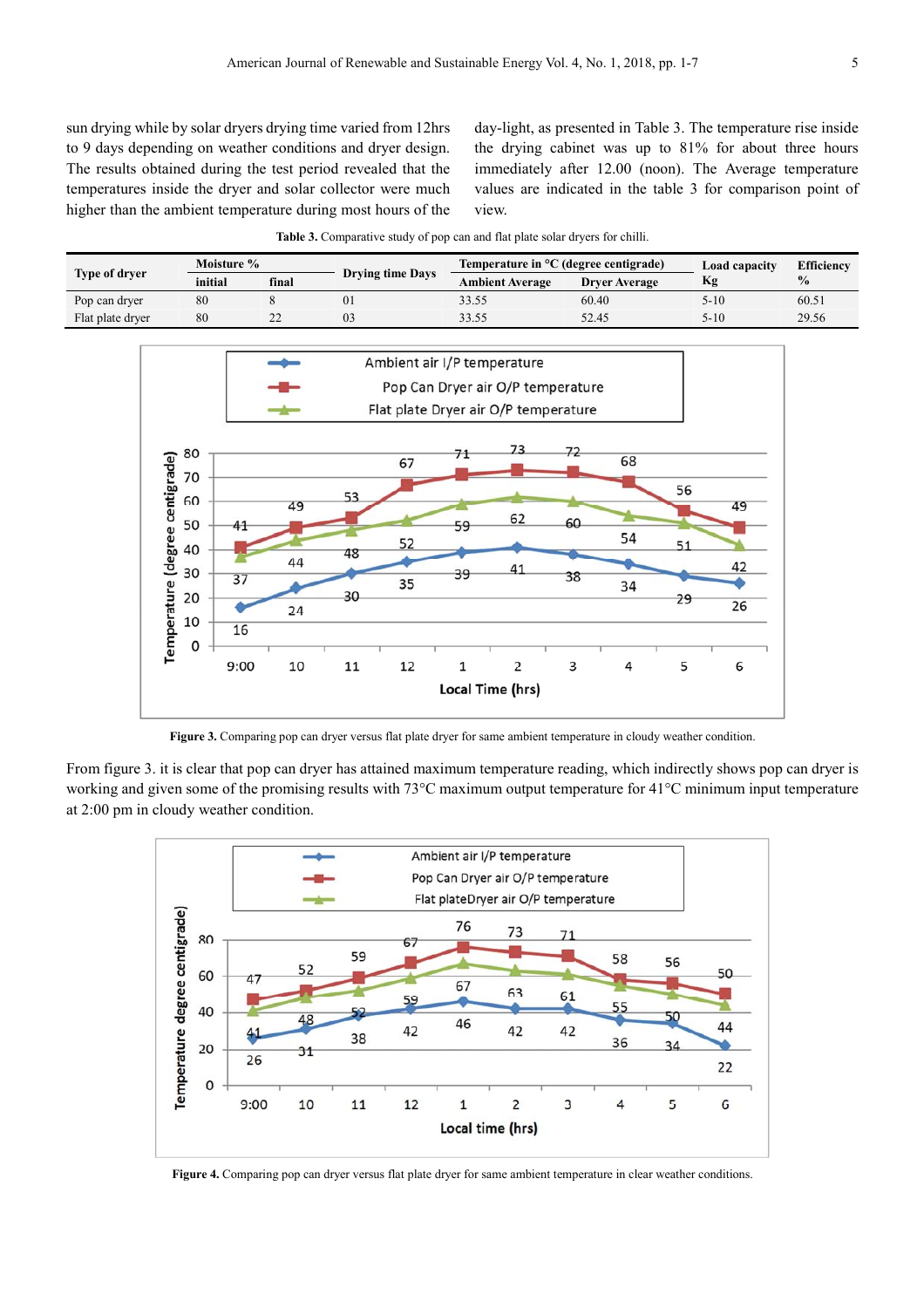

From figure 4. it is clear that pop can dryer has attained 76°C maximum output temperature for 46°C minimum input temperature at 1:00 pm in clear weather conditions.

**Figure 5.** Comparing Drying time versus product moisture content for batch product (potato) with cloudy weather conditions.

Figure 5. explains that there is surprisingly tremendous change or fall in product moisture content in pop can dryer which satisfies basis aim of drying research by reducing 80% moisture content to 11%, and flat plate collector reduces it to 24%.



**Figure 6.** Comparing Drying time versus product moisture content for batch product (potato) with clear weather conditions.

Figure 6. explains that there was surprisingly tremendous change or fall in product moisture content in pop can dryer which satisfies basis aim of drying research by reducing 80% moisture content to 08%, and flat plate collector reduces it to 22%.

### **5. Conclusion**

The simple and inexpensive pop can solar dryer was designed

and constructed using locally sourced materials which is the modification as far. The hourly variation of the temperatures inside the cabinet and air-heater are much higher than the ambient temperature during the most hours of the day-light. The maximum temperature rise inside the drying cabinet by using pop can dryer was up to 30°C and minimum temperature rise 28°C in clean weather conditions, and for cloudy weather condition it was 28°C maximum temperature rise and 25°C minimum temperature rise for about three hours immediately after 12.00h (noon). The pop can solar dryer was tested for